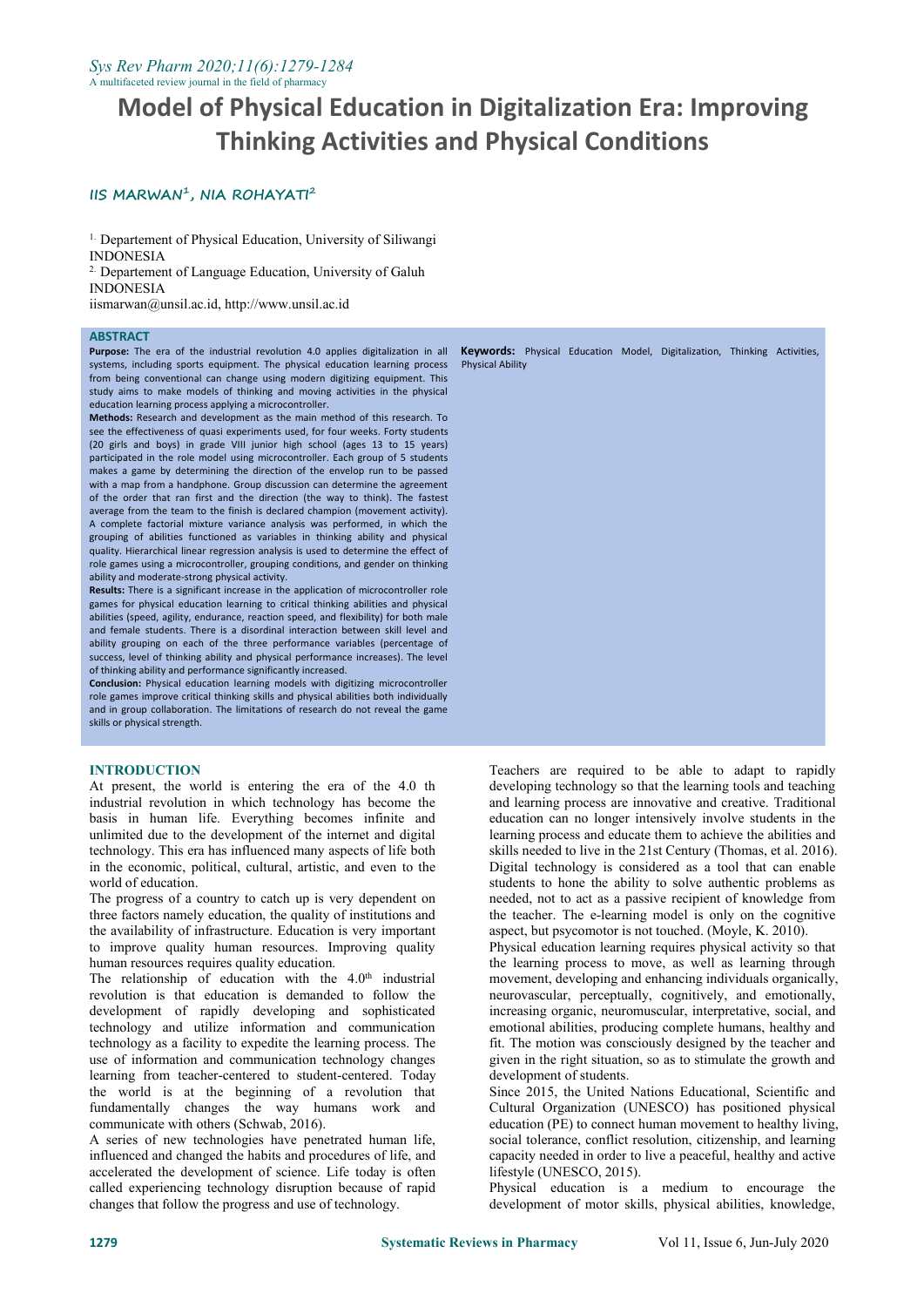sportsmanship attitudes, habituation of healthy lifestyles and character formation (mental, emotional, spiritual and social). (Marwan, Iis, 2017). We state further that allocating increased curricular time to PE alone is an effective intervention to improve student learning (Dean Dudley, Raewyn Burden. 2019).

The process of learning physical education traditionally and conventionally is done with the amount of active time in activities, but for now added the ability of high order thinking. Teachers are required to design challenging physical education learning, develop critical thinking skills, analyze, discover, arrange and apply problem solving steps, infer and reflect, with a balanced amount of physical activity time. (Marwan, Iis, 2018). Smartphone controlled has attracted researchers in last few decades at a great manner. (Deependra Pandey, Nihal Gupta. 2018).

Researchers focus on creating physical education learning models by utilizing the results of digital technology that can improve thinking and moving activities through the use of an android system connected to a microcontroller.

## **MATERIAL & METHODS**

*Participant***.** Forty students (20 girls and boys) in grade VII junior high school (ages 13 to 14 years) participated in the role model using microcontroller. Each group of 5 students makes a game by determining the direction of the envelop run to be passed with a map from a cellphone. Group discussion can determine the agreement of the order that ran first and the direction (the way to think). The fastest average from the team to the finish is declared champion (movement activity).

*Experimental design.* This type of research is Research and Development / RD, the method used to produce certain products, and test the effectiveness of these products (Sugiyono, 2013). The development model used is the Luther-Sutopo version of the development model known as the Multimedia Development Life Cycle (MDLC) method. The development model according to Luther (Sutopo, 2003), is carried out based on six stages, namely concept, design, material collecting, assembly, testing and distribution.

*Instrument.* Data collection using instruments included: interview guides for students, print validation sheets and applications by material experts, print validation sheets and applications by media experts, print validation sheets and applications by linguists, student questionnaire responses to applications, learning implementation sheets, sheets field notes, and concept understanding tests.

To measure the usefulness of the application resulting in an  $\overline{\text{increase}}$  in the useful Design increase in physical components is carried out with tests of increase in physical components is carried out with tests of speed, agility, endurance, reaction speed, and flexibility. As for the ability to think critically using a mathematical ability test. The steps taken at the implementation stage include: (1) Development of test instruments, which consist of: define stage consisting of: (a) front-end analysis, (b) learner analysis,  $(c)$  material analysis,  $(d)$ ) compile the test specifications, the design phase consisting of: (e) compiling the item item grid, (f) writing the item, (g) limited test reproduction, the developing stage consisting of (h) one to one, (i) qualitative analysis, (j) conducting test trials, (k) quantitative analysis, (l) revision, (m) assembling tests, the disseminate stage consisting of (n) mass production; (2) Carry out a test. After the step of developing the test instrument is complete, the next step is to conduct the test. Tests that have been prepared are given to the tester to be completed. The researcher will give respondents a high-level mathematical thinking ability test; (3) Interpreting test results.

*Statistical analyses.* Distribution normality and homogeneity of the data were initially assessed by using the Shapiro-Wilk and Levene's tests, respectively. Data were expressed as the

mean  $\pm$  standard deviation, and the level of significance adopted for all analyses was  $P < 0.05$ . ANOVA two way with repeated measurements (group vs. sessions) was used to analyse the performance among the sessions and group. The training effect on 10 m sprint was evaluated through of ANOVA three-way with repeated measurements (group [SS x CS] vs. start type in the 10 m test [standing x crouch] vs. time [pre- x post-training]). In case of significant difference, Tukey post hoc was used. Cohen's effect size was calculated by the difference between the pre-and post-training values divided by the pooled standard deviation16. The values found were defined as trivial  $(d < 0.2)$ , small  $(0.2 < d < 0.5)$ , moderate  $(0.5 < d < 0.8)$  and large  $(d > 0.8)$  (COHEN, 1988). The stages of making a microcontroller tool design for physical education learning are carried out as developed by Uzedhe O. Godwin, et al. (2013). Any design process comprises a basic sequence of tasks that are performed in various situations. Assuming that we have an initial concept about what should be achieved in the design process, the first step is to generate an initial design. This step often requires a lot of manual effort because most designs have some specific goals that can be reached only through the designer's knowledge, skill, and intuition. The next step is the simulation of the design at hand.

**Figure 1** The Design Loop (Uzedhe O. Godwin, et al. 2013)

## **RESULTS OF THE RESEARCH**

This research produces a product in the form of an android system that is connected to a microcontroller that functions to create a network on the intended path. The product of this



research was made by utilizing the Emindmaps application, with the aim of getting a concept map that is not only a concept map but also contains material, animation, and interactive multimedia in the concept map.

The description of the learning process is carried out in stages of five students in a team, discussing to make a route that must be traversed using a smartphone that is connected to a microcontroller, the path traversed like an envelope run, each student is required to save a flag on each designated post for which they are assigned, sequentially student number and destination post. If there is an error saving the microcontroller flag, it must be repeated from the beginning. The fastest team play role playing method to complete the task (saving flags according to the post) is declared the winning team. (Schwartzbeck, T.D & Wolf, M.A. 2012).

The results of development research have been summarized in several stages in accordance with the development model which consists of 6 stages, namely concept, planning (design), material collection, manufacture (assembly),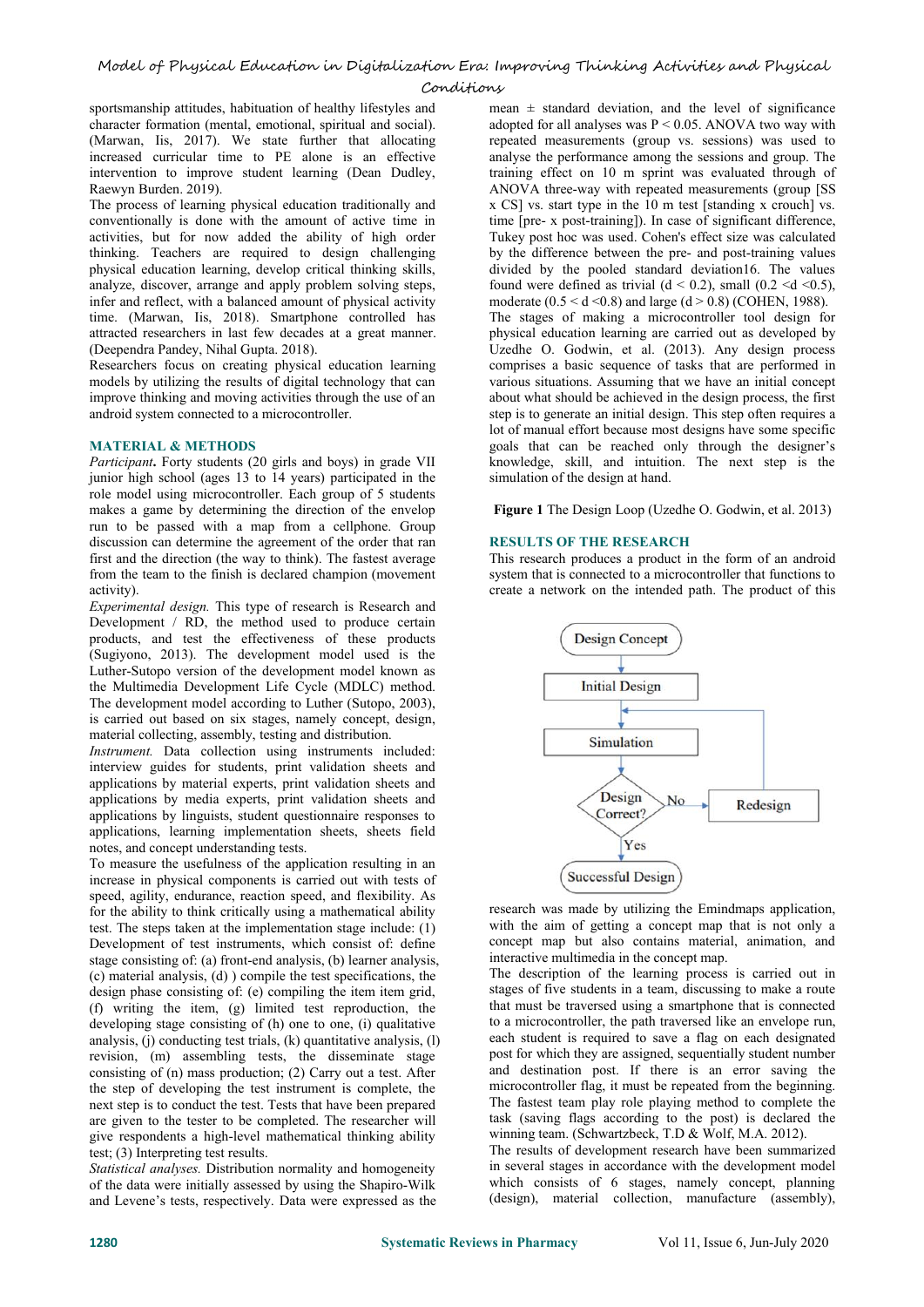experiment (testing) and distribution, (Davies, 2011); (Eppler, 2006) explained that concept maps are networks that connect interconnected concepts and ideas that are interconnected with each other, besides describing important concepts, they also connect between existing concepts. because it is more concise and not confusing when studied, the concept map used by the e-mindmaps application, the e-mindmaps application is used because it is easier to use and can be accessed via smart phones with the help of playstore so as to facilitate student learning.

The next stage is the development or stage of making media. In making media adapted to designs that have been designed. In the development process, validation is carried out to determine the feasibility of the media. (Marwan, Iis, 2019). Validity test is carried out on expert certified physical education instructors (teachers). Sugiyono (2013) states the validity of non-test instruments is sufficient to meet construct validity. Testing the validity of construction can be used the opinions of experts (judgment experts). According to Messick as quoted by McClure (1999) the value obtained by the media that has been validated by experts can be a reference to determine whether the media can be used by researchers for further testing or not.

Based on the results of the calculation of data validation of teaching materials based on android applications by media

**Table 1.** Results of student assessment on medium group trials

experts, the attractiveness component of the application has a decent criterion with a very good predicate and other components have a decent criterion with a good predicate. Overall, the application has a percentage of 80.83% and has decent criteria with good predicate. Georgiev, et al (2004) explained that despite all its shortcomings, mobile learning will become more popular with the advancement of information and communication technology. Mobile learning in general use in traditional education in accordance with educational needs to improve its quality.

Based on the calculation of the results of the validation of an Android-based application by a material expert. The relevance component of the material and organizing the material has a decent category with good predicate, while the effect component for the learning strategy has a decent category with a very good predicate. Calculation of overall product eligibility percentage shows that the android-based application has a decent category with a good predicate (81.1%) so there is no need for a comprehensive revision. Teaching materials after being validated, will be revised according to the input based on the results of the validator review, then tested according to 15 students. Based on the trial results getting a value of 91.25 with very interesting qualification criteria and can be used without revision, the validation values are detailed in Table 1

| N <sub>0</sub> | Aspect                           | Number of         | <b>Maximum</b> | <b>Validation</b> | Percentase    | Category                         |
|----------------|----------------------------------|-------------------|----------------|-------------------|---------------|----------------------------------|
|                |                                  | <b>Indicators</b> | <b>Score</b>   | <b>Score</b>      | $\frac{6}{2}$ |                                  |
|                | Victorv                          |                   |                | 29                | 91.9          | Very good and No revision needed |
|                | Clarity of material presentation |                   | 16.            |                   | 91,25         | Very good and No revision needed |
|                | Efficiency                       |                   | 10             |                   | 96,8          | Very good and No revision needed |
|                | Multimedia interactivity         |                   | . O            |                   | 96,8          | Very good and No revision needed |
|                | Total                            | 20                | 80             |                   | 91,25         | Very good and No revision needed |

The results of the validation of the media and design experts are presented in Table 3, then the level of achievement of teaching material eligibility can be calculated. The results of the calculation of the percentage of 91.25% and included in the category of very good, but still revised according to the suggestions and responses of students testing.

After the device model developed is accepted as feasible by a physical education expert, a trial is carried out on the effectiveness of the equipment developed. The results are as shown in Figure 2.



**Figure 2** Physical Development

Figure 2 shows the increase in physical development aspects of running speed, agility, endurance, reaction speed and flexibility every week. After correcting and calculating, the data obtained from students' high-level mathematical thinking ability test results in Figure 3 below:

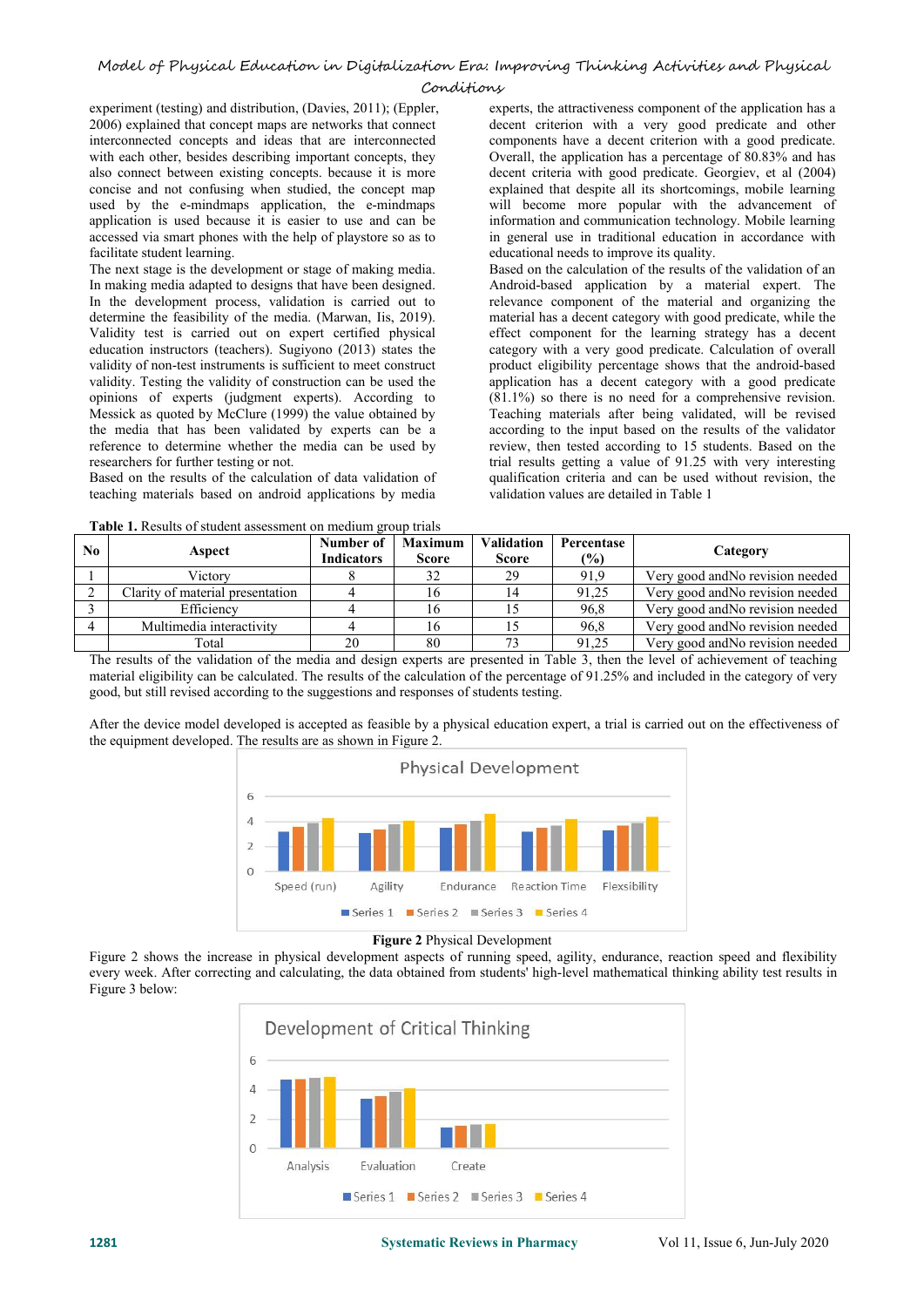# Model of Physical Education in Digitalization Era: Improving Thinking Activities and Physical Conditions

## **Figure 3** Development of Critical Thinking

Based on Figure 3 it can be concluded that students' high-level mathematical thinking ability is quite good. As for the details of students' high-level mathematical thinking abilities, when viewed from the indicators, the ability to analyze, evaluate, and create students all fall into sufficient criteria.

## **DISCUSSION**

Physical education is an educational process that utilizes physical activities that are planned systematically, aimed at developing and enhancing individuals organically, neumuscularly, perceptually, cognitively, and emotionally, within the framework of the national education system, Rosdiani (2013). The process of learning to move, and learning through motion. The hallmark of physical education is learning through experiential movement to achieve teaching goals through implementation, physical activity, play and sports, (Marwan, Iis. 2019)

The physical education learning process still has to do physical activities, the more optimal it can be to produce optimal physical conditions. Without moving does not describe the process of physical education, meaning physical education is carried out with mobile activities.

With the development of digital technology, physical education teachers need to use it as needed. Digitizing has many advantages in managing data, including: unlimited storage of data volumes, saving storage, can be accessed anytime through the internet, easily accessed by keywords, digital data management is cheaper, and data can be accessed simultaneously by many people (Managed Outsource Solution, 2017).

Various forms of data and information digitized are collected in large numbers, become digital sources for various purposes, and are further developed. If digitizing is the process of transferring data to digital, then digitization explains the strategy to adopt the latest information and communication technology to utilize various digital information and data from various sources. This digitalization can increase productivity, efficiency and effectiveness when used appropriately (Balachandar, 2015).

Creativity is basically an internal ability at the level of ideas, to create and bring up new ideas. Psychologists create categories of product-oriented creativity and process-oriented creativity (Smith, 2005). Product-oriented creativity assumes that creativity is interpreted as an original work product and is useful for meeting certain needs (Lederman & Vagt-Traore, 2004). Process-oriented creativity refers to mental processes opportunities for creativity and innovation. Characteristics of that involve a person's creative potential to develop new ideas, problem solving and self-actualization (Lederman, & Vagt-Traore, 2004).

The creativity of students can be developed through a learning process that is based on the ability to manage the learning process, giving freedom to students to create and take risks for success or failure (Bauer & Kauffman, 2006; Craft, 2005). In his study of creativity, Robinson (NAACCE, 1999) put forward 3 characteristics of creativity, including imagination, purpose and originality.<br>Mulgan and Albury (2003) define the essence of innovation

as 'new ideas or ideas that bring about change or results', or more fully explained as the creation and implementation of new processes, products, services, methods that result in significant improvements in efficiency, effectiveness and quality. When associated with creativity, it can be concluded that creativity and imagination are the seeds of the ability to innovate. (James, V. et al. 2004).

There are two assumptions that underlie the approach to creativity in education. First, as stated by Craft (2001) and Bauer & Kauffman, (2006) creativity is universal, not only owned by a handful of great individuals, but truly everyone has creative potential. Educational experts have a belief that

children are naturally creative people, who have an internal drive to develop themselves, express and use their capacities, be open and tend to be interested in new things. (Jackson, N., et al. 2006). This natural potential can recede and disappear if it is not nurtured and developed through intervention and a conducive environment (Feldman & Benjamin, 2006; Maslow 1996).

Digital learning is designed to provide opportunities for students to develop critical reasoning and problem solving, through collaboration and communication with other students through the provision of assignments and the use of information resources prepared by organizers and online sources open to the public. (Fryer, M. 1996). In the learning scenario students are directed to explore creativity, innovation and creativity. (Seel, N.M. ed. 2012). On the one hand, the abilities and skills gained contribute to the achievement of learning outcomes, but more than that can open horizons of students' insights and interests in other fields that were not previously thought of.

The smart phones have penetrated so deep into the lives of an individual that they have become an indispensible component in one's life. Instead of designing another gadget for control of home appliances, the hand held smart phone of every individual can be made as a controlling device and this also makes a sense. (Mabu Sarif B, Navatha K, Hari Tarakesh LVS, et al. 2018).

The installation of this microcontroller needs a strong signal, so it does not interfere with the learning process. The type of connection affects the signal processing and should be precisely considered when designing signal processing embedded into programmable analog signal processors. (Adam Krzysztof Piłat, and Jakub Klocek. 2012).

In addition, the teacher's understanding of ways or techniques to activate students' creativity and innovative power is inadequate, not to mention the unavailability of infrastructure that is a barrier. Sahlberg (2009) identified the possibility of a 'fear of failure', worrying about failure, which could weaken the capacity of teachers in schools and students to take risks, thus hampering the development of abilities and effective teaching were demonstrated by all participants regardless of curricular emphasis. (Julene Ensign, Amelia Mays Woods, and Pamela Hodges Kulinna. 2016).

Educators sometimes feel very well established by teaching and managing learning, so they are reluctant to try new ideas and ways that are considered out of the ordinary. The use of information technology in teaching and learning is still not a common thing to do. (Moore, J. L., et al. 2011). But seeing the rapid development of digital usage in society, educators are also affected by having high enough digital readiness, so that they are ready to 'get out of the safe zone'and enthusiastically explore new approaches to learning. Therefore, educators must at least be accustomed to using various online gadgets, and have adequate information literacy.

The microcontroller is set the program to take a decision for any given input and provide the output according to input operation, then it takes the decision to drive the motor in order to drive the motors in the forward and backward direction and then left and right direction. (Versha Kashyap, Bhawna Saini, Anil Kumar, Praveen Kumar, 2019).

These findings suggest that the pre-professional socialization experiences of teachers also include the development of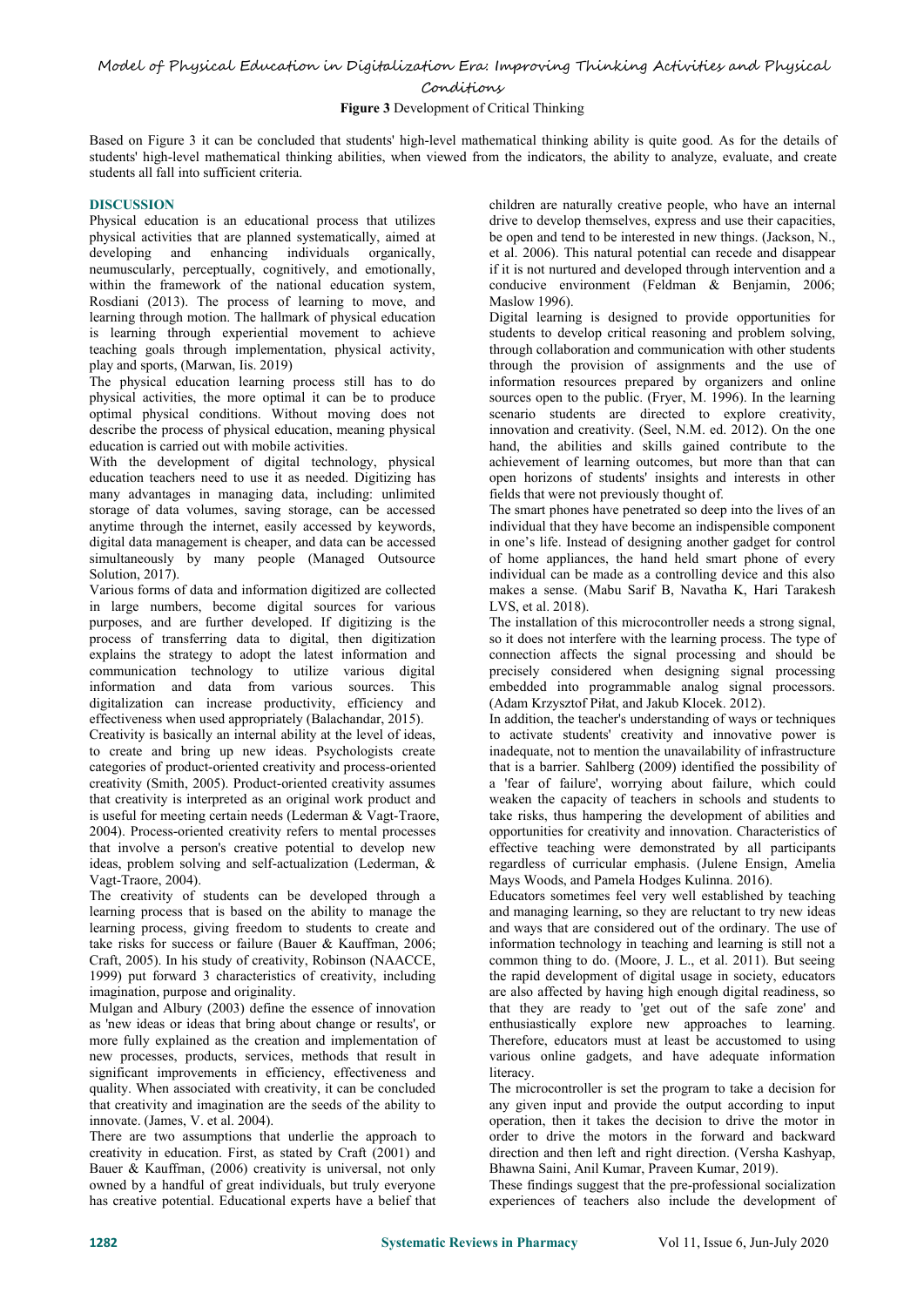cultural templates, biases, and values, and that many teachers may not accurately or critically reflect on their teaching practices. (Sara B. Flory and Nate McCaughtry. 2014).

Teachers rated themselves as significantly more often reinforcing and modeling good sportsmanship and punishing poor sportsmanship than students reported. Coaches rated themselves as significantly more often reinforcing and teaching good sportsmanship than perceived by their athletes. (Nicole D. Bolter, Lindsay Kipp, and Tyler Johnson, 2017).

The findings align with and extend to previous research that suggests technology experiences must be dynamic, authentic, and tailored for individuals at different stages of technology adoption. (Jun-Hyung Baek, et al.2017).

The findings of this study are in response to that physical education teachers have been criticized for not implementing progressive or innovative instruction resulting in enhanced student knowledge and skills for lifetime participation in physical activity. (Ben D. Kern, Kim C. Graber, Amelia Mays Woods and Tom Templin. 2019).

## **CONCLUSIONS**

This research found a new product consisting of a physical education learning model by utilizing industry advancements 4.0 consisting of an android digitizing program that is integrated with a microcontroller so students can work 5(1): 5-10p. together in determining the direction that must be traversed in this way to improve thinking skills and help in accelerating. Through this model created by well-built groups. It is important to be informed about the improvement in critical thinking skills and physical abilities obtained after the fourth week of the learning session. Digital-assisted learning is designed to provide opportunities for students to *Dilemmas*. develop critical reasoning and problem solving, through collaboration and communication with other students, through the provision of assignments and use of information resources provided by physical education teachers. Research limitations do not reveal game skills.

The spectrum of creativity and innovation in the use of technology is very broad, encompassing not only the development of student creativity as a result of education, but also the use of computer technology to create models and modes of creative learning, as well as various development of learning materials that attract and motivate students, which are developed independently by the teacher physical education.

In the learning scenario students are directed to explore  $5(3)$ : creativity, innovation and creativity. On the one hand, the abilities and skills gained contribute to the achievement of learning achievements, but more than that can open horizons of students' insights and interests in other fields that were not previously thought of.

## **RECOMMENDATION**

The development of industry technology 4.0 by connecting to the microcontroller program can be utilized for physical education learning as long as the creative and innovative teacher creates teaching models, learning activities or learning objectives. In this way can arouse student motivation, so that the learning process is active, and fun.

Physical education teacher training is needed in developing learning innovations by utilizing the results of innovative industry 4.0 technology.

Finally, future studies must investigate the effects of various types of innovative industry technology for the benefit of physical education at various educational levels.

## **REFERENCIS**

1. Adam Krzysztof Piłat, and Jakub Klocek. (2012). "Investigation of chained analog signal processors in Programmable Analog Computer" *IFAC Proceedings Volumes*. Volume 45, Issue 7, 2012, Pages 289-293. https://doi.org/10.3182/20120523-3-CZ-3015.00055

- 2. Ariesto Hadi, Sutopo, (2003), *Multimedia Interaktif dan Flash*, PT Graha Ilmu. Yogyakarta
- 3. Balachandar, R. A. (2015). How to win "Digitization vs Digitalization" debate? A boring post. Linkedin, https://www.linkedin.com/pulse/how-win-digitization-vs digitalization-debate-boring -r-a.
- 4. Bauer, J., & Kaufman, J. C. (2006). Creativity research in English speaking countries. In J. C. Kaufman, & R. J. Sternberg (Eds.), *The international handbook of creativity*. New York, NY: Cambridge University Press.
- 5. Ben D. Kern, Kim C. Graber, Amelia Mays Woods and Tom Templin. (2019). The Influence of Socializing Agents and Teaching Context Among Teachers of Different Dispositions Toward Change. J*ournal of Teaching in Physical Education*. Volume 38 (2019): Issue 3 (Jul 2019)
- 6. B. Mabu Sarif, K. Navatha, L.V. S. Hari Tarakesh, K. Uma Devi, M. Harish, P. Md. Basha, T. Madhanna. (2018). "A Microcontroller based Electrical Appliances Control Using Bluetooth and Android Device". *Journal of Microcontroller Engineering and Applications*. 2018; ISSN: 2455-197X. pp: 21– 24p.http://engineeringjournals.stmjournals. in/index.php/JoMEA/ article/view/473
- 7. Craft, A. (2001). *Little c Creativity. In A. Craft, B. Jef rey, & M. Leib-ling (Eds.), Creativity in Education*.London: Continuum.
- 8. Craft, A. (2005). *Creativity in Schools: Tensions and* Routledge. doi: https://doi.org/10.4324/9780203357965.
- 9. Cohen, J. (1988). *Statistical Power Analysis for the Behavioral Sciences (2nd ed.) Hillsdale,* NJ Lawrence Erlbaum Associates, Publishers.
- 10. Dean Dudley, Raewyn Burden. (2019). What effect on learning does increasing the proportion of curriculum time allocated to physical education have? A systematic review and meta-analysis. *European Physical Education Review*. First Published February 17, 2019 Research Article. https://doi.org/10.1177/1356336X19830113
- 11. Deependra Pandey, Nihal Gupta. (2018). Realization and Study of Home Automation System. *Journal of Microcontroller Engineering and Applications*. 2018; 5(3): 12–16p. ISSN: 2455-197X. http://engineeringjournals.stmjournals. in/index.php/JoMEA/ article/view/ 1415
- 12. Eppler. Martin J. (2006). A comparison between concept maps, mind maps, conceptual diagrams, and visual metaphors as complementary tools for knowledge construction and sharing. *Information Visualization*  $(2006)$  5, 202 -- 210
- 13. Feldman, D. H., & Benjamin, A. C. (2006). Creativity and Education: An American Retrospective. *Cambridge Journal of Education*, 36, 319-336. doi:10.1080/ 03057640600865819.
- 14. Fryer, M. (1996). *Creative Teaching and Learning. London*. Paul Chap-man Publishing Ltd.
- 15. Georgiev, Tsvetozar, et al. (2004). "M-Learning a New Stage of E-Learning." *International Conference on Computer Systems and Technologies*. (<http://ecet.ecs.ru.acad.bg/cst04/> docs/siv/428.pdf).
- 16. Jackson, N., Oliver, M., Shaw, M., & Wisdom, J. (Eds.). (2006). *Developing Creativity in Higher Education: An Imaginative Curriculum.* London: Routledge.
- 17. James, V., Lederman, G. R., & Vagt-Traore, B. (2004). *Enhancing creativity in the classroom. In M. Orey (Ed.), Emerging perspectives on learning, teaching, and*